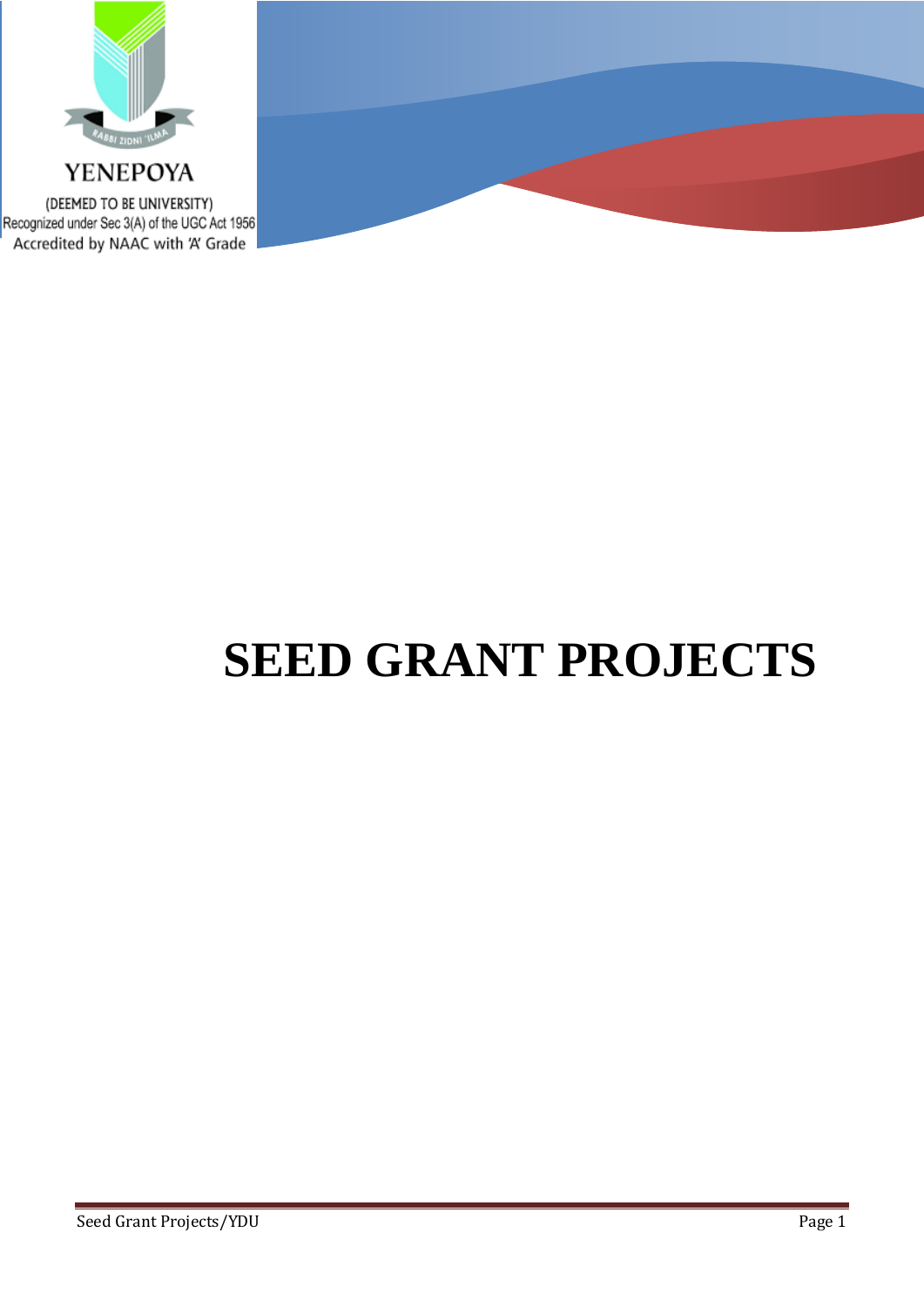

## **Projects Under Consideration**

| Sl. No. | <b>Title of the Projects</b>                                                                                                                                                        | Name of the PI       |
|---------|-------------------------------------------------------------------------------------------------------------------------------------------------------------------------------------|----------------------|
| 1.      | Smart Defecation Assistance Device (DAD) for disabled and<br>elderly                                                                                                                | Dr. Akhter Husain    |
| 2.      | Evaluation of biocompatibility of a novel antimicrobial<br>monomer loaded Polymethyl methacrylate (PMMA) heat cure<br>denture base resin: An in vivo study                          | Ms. Sowmya Rao       |
| 3.      | Effect of combination of Rutin and Rosuvastatin in the<br>treatment of Diabetic Nephropathy                                                                                         | Dr. Rokeya Sultana   |
| 4.      | The protective effect of combination of Thymoquinone and<br>Hesperidin against 5 - Fluorouracil induced gastro -<br>intestinal toxicity                                             | Ms. Hredhya P        |
| 5.      | Evaluation of Anti-Alzheimer activity of Aporosa lindleyana<br>bark extract in experimental animals.                                                                                | Dr. Tahreen Taj      |
| 6.      | Investigating the putative association of host genetic tapestry<br>and the severity of COVID-19 manifestation                                                                       | Dr. Hrushikesh Udupa |
| 7.      | In-vitro cultured meat from crustaceans: Shrimp and Prawns                                                                                                                          | Dr. Sudheer Shenoy   |
| 8.      | Deciphering the mechanistic in vitro and in vivo phenomenon<br>for targeting cancer stem cells using Iridium and Ruthenium<br>based novel drugs aiming advanced cancer therapeutics | Dr. Bipasha Bose     |
| 9.      | Comparison of characteristics of periodontal ligament Stem<br>cells in diabetic (type-II) and non diabetic patients with<br>periodontitis                                           | Dr. Maji Jose        |
| 10.     | Evaluation of the efficacy of Dooshivishari agadha, as a<br>single drug and also in combination with Punarnavasava,<br>Shirishasava and Kapitta yoga in CKD induced Wistar rats.    | Dr. Reshma S         |
| 11.     | A Physico-chemical and experimental study to establish<br>efficacy of ArbudhaharaRasa- a polyherbo -metallic<br>preparation for its anticancer activity                             | Dr. Sridhar Gokhale  |
| 12.     | Formulation and optimization of a patentable hair spray                                                                                                                             | Dr. Vidhya Prabha R  |
| 13.     | Formulation and optimization of a patentable organic hair<br>cleanser and conditioner                                                                                               | Dr. Veena Viswanath  |
| 14.     | To evaluate the efficacy of Kushmanda avaleha in slow<br>learners as a memory enhancer                                                                                              | Dr. Divyarani        |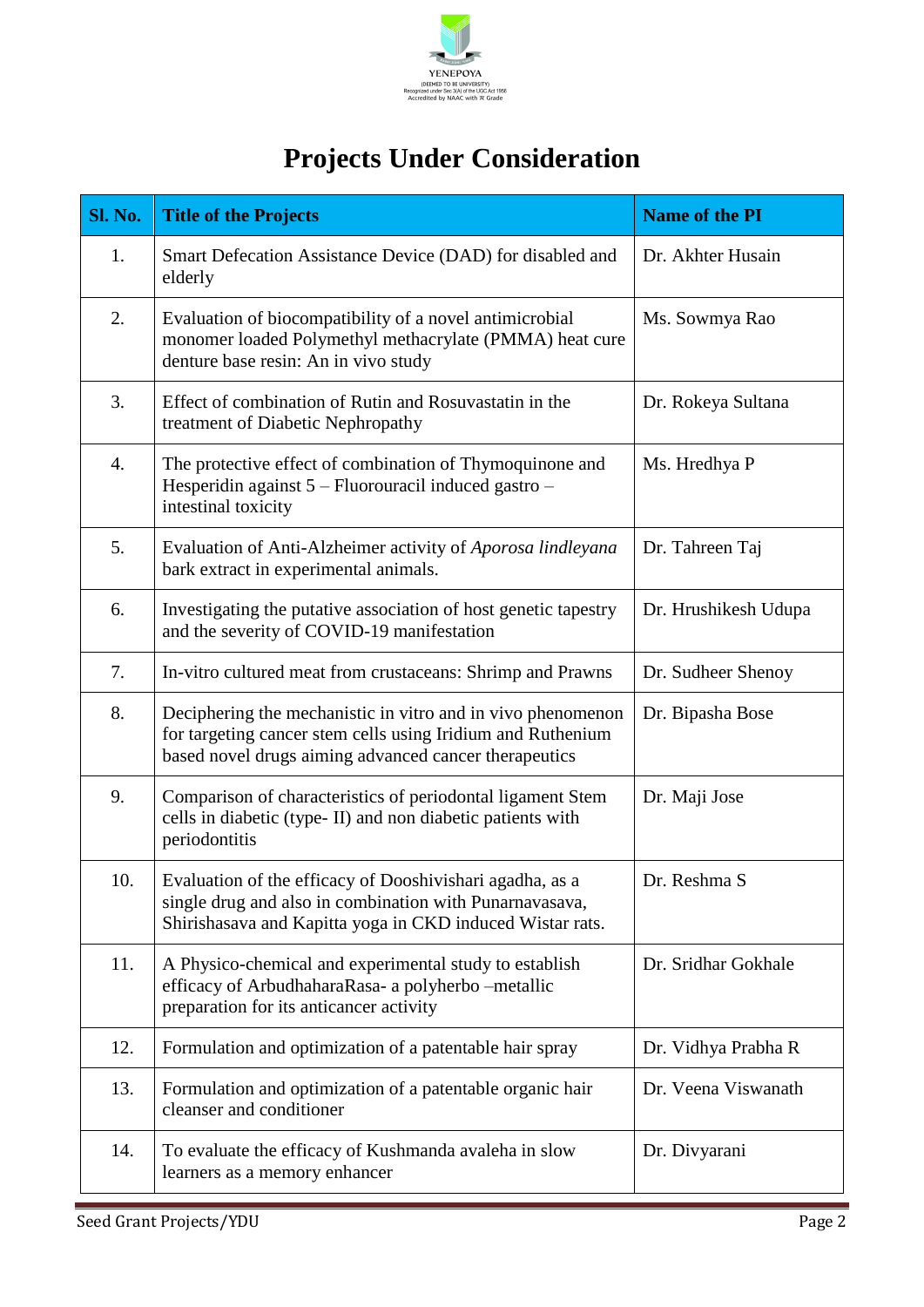

| 15. | Evaluation of expression profile of genesin oral squamous<br>carcinoma by genome wide association studies for the<br>development of molecular signature for tumor staging                                                                    | Dr. Divia Paul      |
|-----|----------------------------------------------------------------------------------------------------------------------------------------------------------------------------------------------------------------------------------------------|---------------------|
| 16. | Evaluation of antibacterial activity of Rasanjana and green<br>synthesized nanoparticles against bacteria causing<br>periodontitis                                                                                                           | Dr. Akshatha Bhat   |
| 17. | Comparative platelet quantification and growth factor<br>analysis of autologous A-PRF and iPRF from type II diabetic<br>and non-diabetic subjects- an in vitro study                                                                         | Dr. Rajesh K.S.     |
| 18. | Efficient in vitro differentiation of human dental pulp stem<br>cells into odontogenic lineage using a combination of growth<br>factors and platelet rich plasma (PRP) and platelet rich fibrin<br>(PRF) and associated molecular mechanisms | Dr. Sharan S Sargod |
| 19. | To evaluate the antibacterial property of Guggulsterones<br>against six commonly seen nosocomial bacteria.                                                                                                                                   | Dr. Ajay Bhat U     |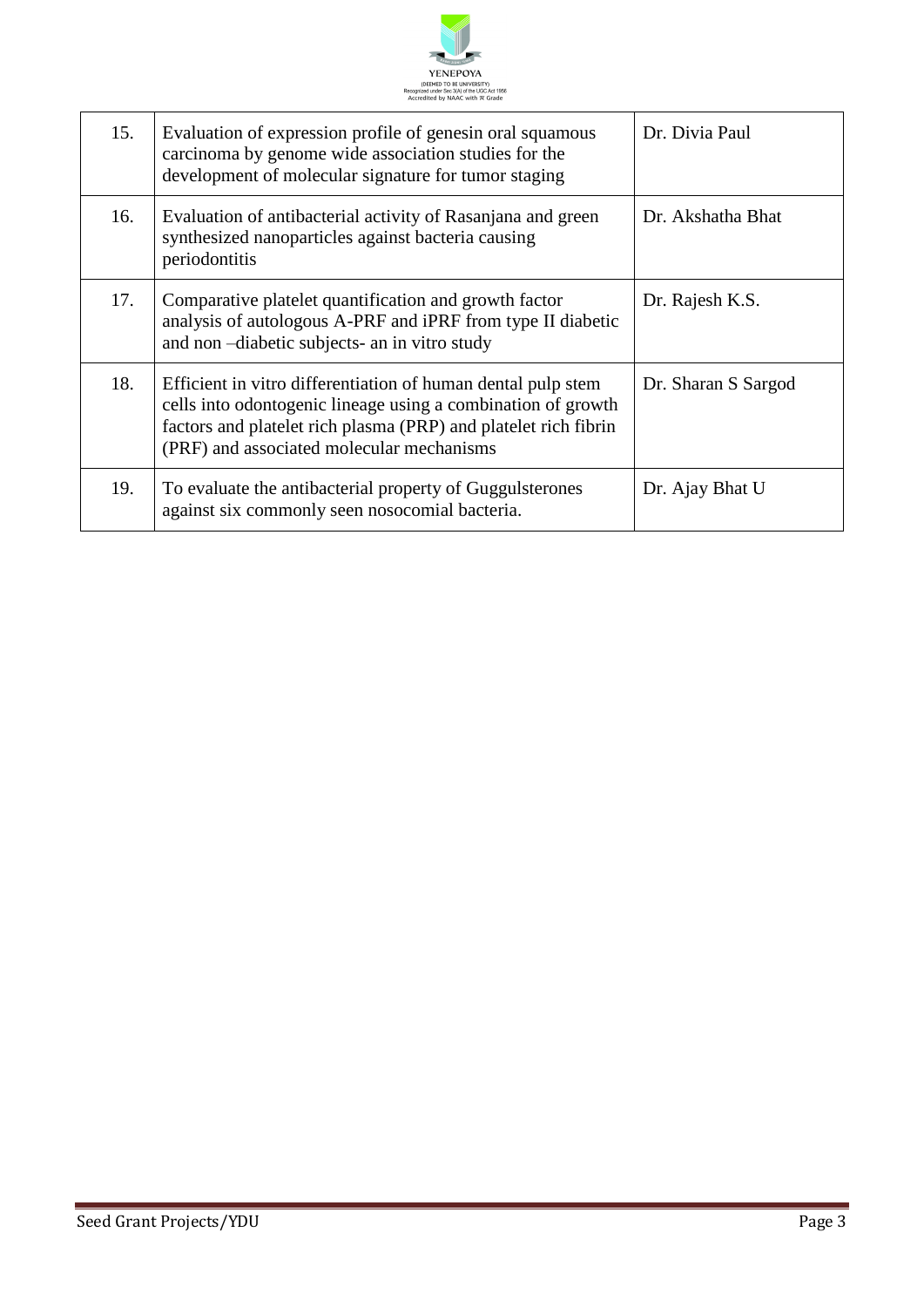

## **Research Projects: Ongoing/Completed**

| <b>Sl. No.</b>   | <b>Title of the Project</b>                                                                                                                                                                                 | <b>Investigators</b>                                                                                                           | <b>From</b> | <b>To</b> |
|------------------|-------------------------------------------------------------------------------------------------------------------------------------------------------------------------------------------------------------|--------------------------------------------------------------------------------------------------------------------------------|-------------|-----------|
| 1.               | In vitro evaluation of cytotoxic potential of<br>phytochemicals from Clitoria ternatea<br>against pancreatic cancer                                                                                         | Dr. Bhagya N                                                                                                                   | 2021        | 2023      |
| 2.               | Application of <i>Calendula officinalis</i> in<br>promoting granulation tissue growth in<br>wound healing                                                                                                   | Dr. A. Vincer George,<br>Dr. Sushrutha K<br>Dr. Melita Alva<br>Dr. Rekha P.D.                                                  | 2021        | 2023      |
| 3.               | EGFR dysregulation in oral sqamous cell<br>carcinoma                                                                                                                                                        | Dr. M. Vijaya Kumar<br>Dr. Rohan Mathew<br>Dr. Rohan Shetty<br>Dr. Siddarth Biswas<br>Dr. Madan K<br>Dr. Yashodhar<br>Bhandary | 2021        | 2023      |
| $\overline{4}$ . | Analysis of metabolites of raw and<br>commercial areca extracts and their effect<br>on fibroblastic activity                                                                                                | Dr. Sonia Adyanthaya<br>Dr. Riaz Abdulla<br>Dr. Keshava Prasad                                                                 | 2021        | 2023      |
| 5.               | Determination of the mechanism of action<br>of a novel antimicrobial peptide with an<br>objective to decipher new epitope for drug<br>designing.                                                            | Dr. Sebanti Gupta                                                                                                              | 2020        | 2023      |
| 6.               | Understanding the cell signalling in an in<br>vitro penumbral model of ischemic stroke.                                                                                                                     | Dr. Arnab Datta                                                                                                                | 2020        | 2023      |
| 7.               | Kutumba Aarogya Sarvekshana Hagu<br>Rakshana Yojane to establish IT platform<br>and develop health and demographic<br>surveillance system at existing and New<br>Surveillance sites for continuity of care. | Dr. Abhay S Nirgude<br>Dr. Poonam R Naik<br>Dr. Akshaya KM<br>Dr. Pracheth R                                                   | 2020        | 2022      |
| 8.               | Potential biomarkers in cervical cancer for<br>early diagnosis.                                                                                                                                             | Dr. R.C. Koumar<br>Dr. Jalaluddin Akbar                                                                                        | 2020        | 2022      |
| 9.               | Unravelling the population history and<br>assessing the genomic profile of Koraga an<br>aboriginal tribe from Dakshina Kannada<br>and Udupi district, Karnataka.                                            | Dr. Ranajit Das                                                                                                                | 2020        | 2022      |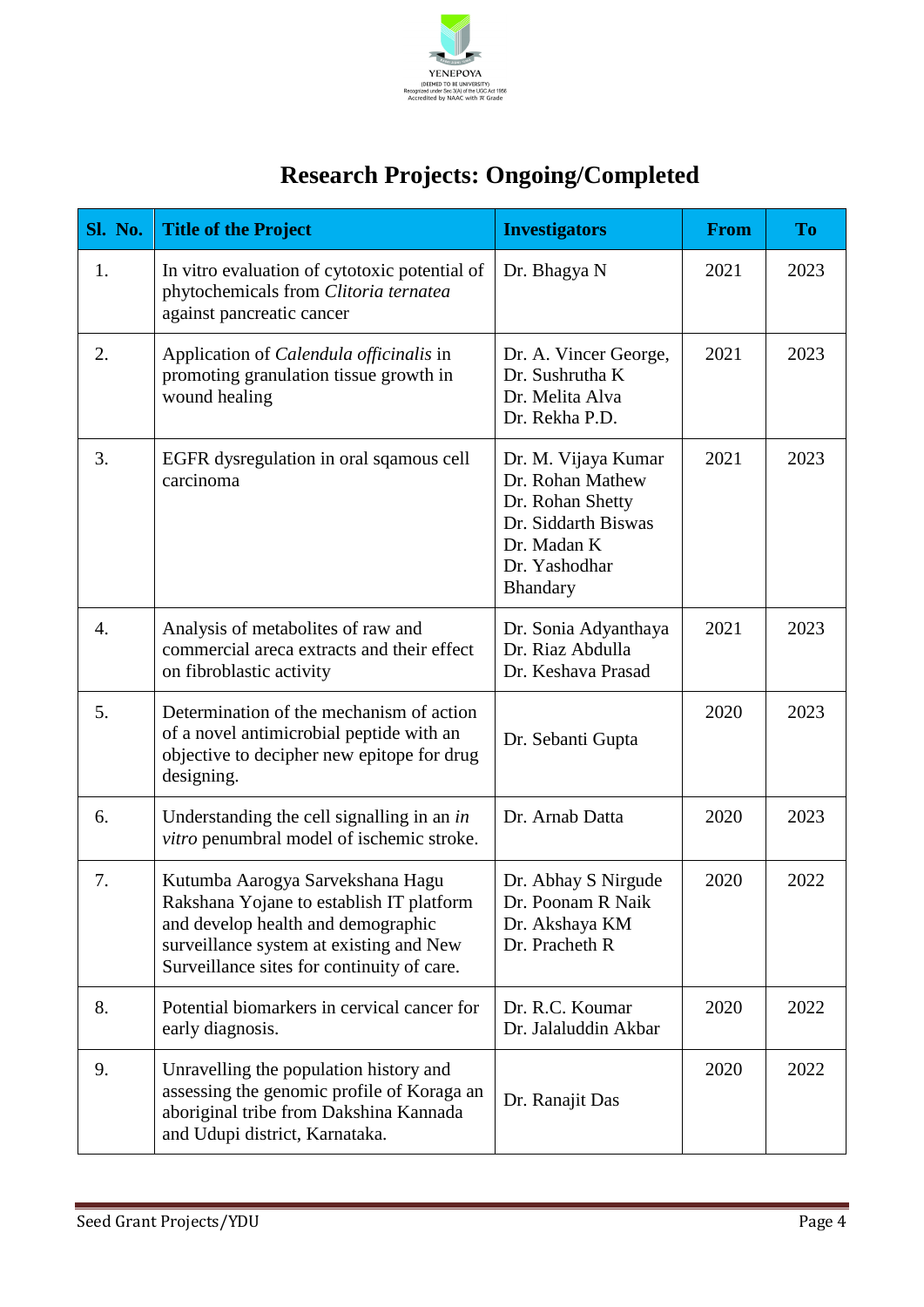

| 10. | Participatory community health<br>development of Koraga Tribes in<br>Mangalore Taluk of Karnataka, South<br>India.                                                                                                                                                               | Dr. Mohammed<br>Guthigar                                          | 2020 | 2022 |
|-----|----------------------------------------------------------------------------------------------------------------------------------------------------------------------------------------------------------------------------------------------------------------------------------|-------------------------------------------------------------------|------|------|
| 11. | A study to assess the occurrence of<br>nutritional anaemia and effect of<br>multimodel nurse lead interventions on<br>knowledge, attitude, self reported practice<br>and Haemoglobin levels of anaemic<br>women of reproductive age in selected<br>community areas of Mangaluru. | Mr. Anand S.<br>Dr. Leena KC.<br>Mrs. Shycil Mathew<br>Mrs. Navya | 2020 | 2022 |
| 12. | Assessment of physical and bacterial<br>parameters of the well and well water<br>located at selected rural households of<br>Mangalore.                                                                                                                                           | Mrs. Nithyshree B.V.<br>Dr. Leena K.C.                            | 2020 | 2021 |
| 13. | Knee osteoarthritis and its association with<br>spine, hip, Knee and ankle.                                                                                                                                                                                                      | Ms. Veena Pais<br>Dr. Devadasa Acharya<br>Dr. Imthiaz Ahammed     | 2020 | 2021 |
| 14. | Detection of early potential biomarkers for<br>different kidney stone diseases by<br>proteomic and metabolomic study.                                                                                                                                                            | Dr. Altaf Khan,<br>Dr. TS Keshava<br>Prasad,<br>Dr. Shobha D.     | 2019 | 2022 |
| 15. | Comparison of the efficacy of the infra-<br>zygomatic crest/Buccal Shelf screws for<br>the retraction of the anterior teeth to the<br>conventional method of retraction.                                                                                                         | Dr. Sandeep Shetty                                                | 2019 | 2021 |
| 16. | Evaluation of Cardio-Protective effect of<br>Crateva magna against Isoproterenol<br>induced myocardial injury.                                                                                                                                                                   | Dr. Manodeep C.<br>Dr. Mohammed<br>Gulzar A.                      | 2019 | 2021 |
| 17. | Targeted drug delivery of bevacizumab<br>nanoparticle for ovarian cancer.                                                                                                                                                                                                        | Dr. Mobeen Shaik<br>Dr. Mohammed<br>Gulzar A.                     | 2019 | 2021 |
| 18. | A Comparative study of hydrogels<br>containing Anastrozole alone & with the<br>combination of flax seed extract for breast<br>cancer.                                                                                                                                            | Ms. Sanjana A,<br>Dr. Mohammed<br>Gulzar A.                       | 2019 | 2021 |
| 19. | Combination therapy strategy using<br>antibiotics and AHL analogues for<br>Pseudomonas aeruginosa infection in<br>Caenorhabdities elegans model.                                                                                                                                 | Dr. Rajesh P Shastry                                              | 2019 | 2021 |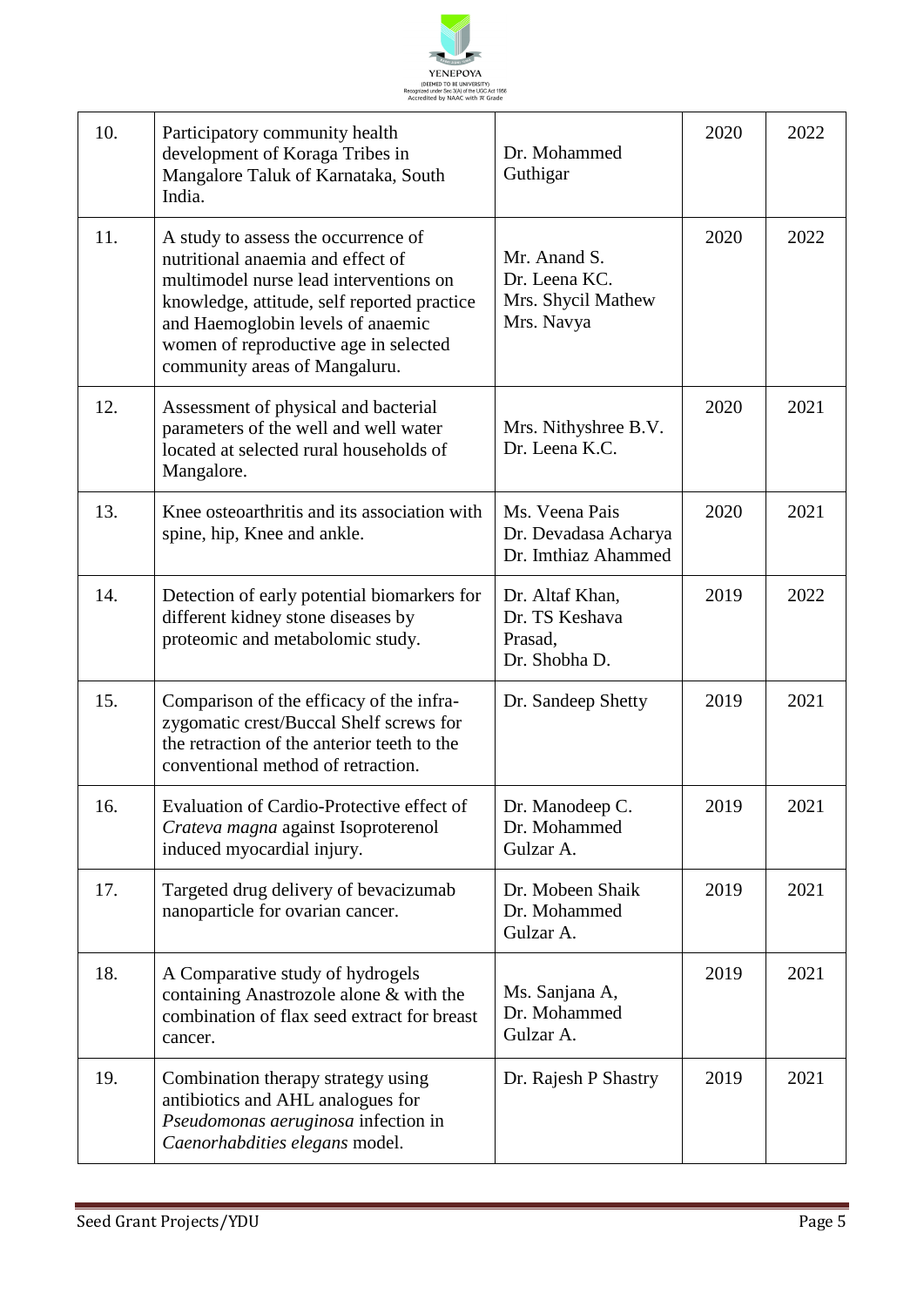

| 20. | Inflammatory and fibrinolytic changes in<br>patients with Sepsis and ARDS.                                                                                  | Dr. Prabha Adhikari<br><b>MR</b><br>Dr. Rashmi<br>Dr. Shruthi S<br>Dr. Yashodhar<br>Bhandary<br>Dr. Ashwini Prabhu | 2019 | 2021 |
|-----|-------------------------------------------------------------------------------------------------------------------------------------------------------------|--------------------------------------------------------------------------------------------------------------------|------|------|
| 21. | Delineating the signaling mechanism<br>involved in the neuroprotective effects of<br>Yashtimadhu in Parkinson's disease.                                    | Dr. Prashant Kumar<br>Modi<br>Dr. T.S Keshav Prasad                                                                | 2019 | 2021 |
| 22. | Study of G6PD deficiency in patients with<br>Malaria in endemic region of Dakshina<br>Kannada including the study of the relapse<br>pattern.                | Dr. Sahana KS<br>Dr. Prabha Adhikari<br>Dr. Shankar Prasad<br>Das                                                  | 2019 | 2021 |
| 23. | Interaction of human Wharton's jelly<br>mesenchymal stem cells (WJ-MSCs) with<br>cancer stem cells in vitro: Cellular,<br>molecular and functional aspects. | Dr. Vidhyashree<br>Kamath C<br>Dr. Bipasha Bose                                                                    | 2019 | 2021 |
| 24. | Role of thymoquinone in sepsis induced<br>acute kidney injury.                                                                                              | Mr. Anwar AS.<br>Dr. Ramadas Nayak                                                                                 | 2019 | 2020 |
| 25. | Identification of blood and urinary markers<br>to predict severity of neonatal asphyxia<br>using high resolution mass spectrometry.                         | Dr. Arun A.B.                                                                                                      | 2018 | 2022 |
| 26. | Effect of quercetin on cardio-protective<br>effect of resveratrol against isoproterenol<br>induced myocardial injury.                                       | Dr. Mohammed Gulzar<br>А,<br>Dr. Manodeep<br>Chakraborty                                                           | 2018 | 2021 |
| 27. | Comparative proteomic analysis of serum<br>to identify underlying molecular<br>mechanism of Psoriasis                                                       | Dr. Saiqa Rasool Shah<br>Dr. Manjunath Shenoy                                                                      | 2018 | 2021 |
| 28. | Investigating the genetics of deep vein<br>thrombosis among South Indian adults.                                                                            | Dr. Shankar Prasad<br>Das                                                                                          | 2018 | 2021 |
| 29. | Understanding the role and function of<br>Non-coding RNAs during myogenic and<br>osteogenic differentiations and its impact<br>on skeletal muscle diseases  | Dr. Raghu Bhushan<br>Dr. RM. Shenoy                                                                                | 2018 | 2021 |
| 30. | Fucoidan beads containing hydroxyapatite<br>and graphene oxide for bone tissue repair<br>and regeneration.                                                  | Dr. Jayachandran<br>Venkatesan                                                                                     | 2018 | 2021 |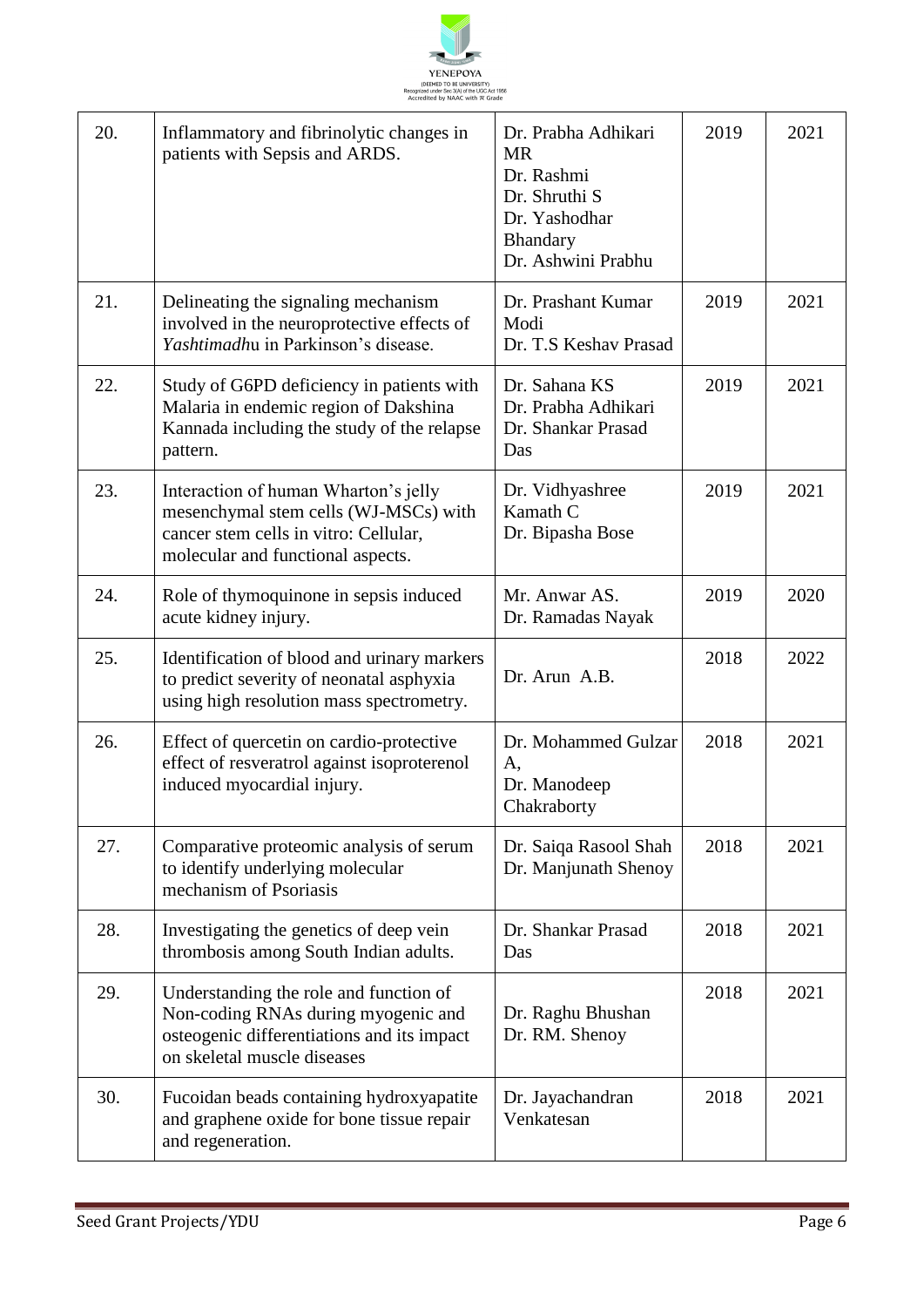

| 31. | Evaluation of inflammatory mediators and<br>magnetic resonance imaging changes in<br>temperomandibular joint disorders<br>following arthrocentesis with sodium<br>hyaluronate injection.                                                     | Dr. Joyce Sequeria<br>Dr. Varsha Upadya             | 2018 | 2021 |
|-----|----------------------------------------------------------------------------------------------------------------------------------------------------------------------------------------------------------------------------------------------|-----------------------------------------------------|------|------|
| 32. | Development of PCR based assay for scrub<br>typhus at Yenepoya Medical College and<br>identification and evaluation of potential<br>biomarkers for diagnosis of scrub typhus in<br>patients with acute undifferentiate febrile<br>illnesses. | Dr. Anurag Bhargava<br>Dr. Yashwanth<br>Subbannayya | 2018 | 2021 |
| 33. | Elucidating the mechanism of piperine in<br>enhancing the sensitivity of cisplatin<br>treated cancers towards radiation.                                                                                                                     | Dr. Divya<br>Lakshmanan M                           | 2018 | 2021 |
| 34. | Identification of metabolomic markers for<br>prediction of disease progression in mild-<br>to-moderate COPD.                                                                                                                                 | Dr. Sneha M. Pinto<br>Dr. Keshav Prasad             | 2018 | 2020 |
| 35. | Early detection of idiopathic scoliosis<br>through school based screening.                                                                                                                                                                   | Ms. Mudasir Rashid<br>Baba<br>Dr. R.M. Shenoy       | 2018 | 2020 |
| 36. | Identification and evaluation of potential<br>biomarkers for early diagnosis of liver<br>cirrhosis using high-resolution mass<br>spectrometry                                                                                                | Dr. B. Sudheesh Shetty<br>Dr. Prashanth K Modi      | 2018 | 2019 |
| 37. | Skeletal muscle fluorosis: Effect on<br>skeletal muscle cells and its associated<br>mechanisms an in vitro study.                                                                                                                            | Dr. Sudheer Shenoy                                  | 2017 | 2021 |
| 38. | Designing and development of lab-on-<br>paper device for sensing trace arsenic in<br>ground water.                                                                                                                                           | Dr. K.<br>Sudhakarprasad                            | 2017 | 2021 |
| 39. | Development of bioreducible block<br>copolymer drug conjugate nanoassemblies<br>functionalized with noble metal<br>nanoparticle for targeted, image guided<br>delivery of chemotherapeutic drugs and<br>bio-sensing applications.            | Dr. Renjith P. Johnson                              | 2017 | 2021 |
| 40. | A study of urinary stones in Dakshina<br>Kannada and North Kerala: An analysis of<br>risk factors metabolic evaluation and<br>prevention.                                                                                                    | Dr. Mujeeburahiman                                  | 2017 | 2019 |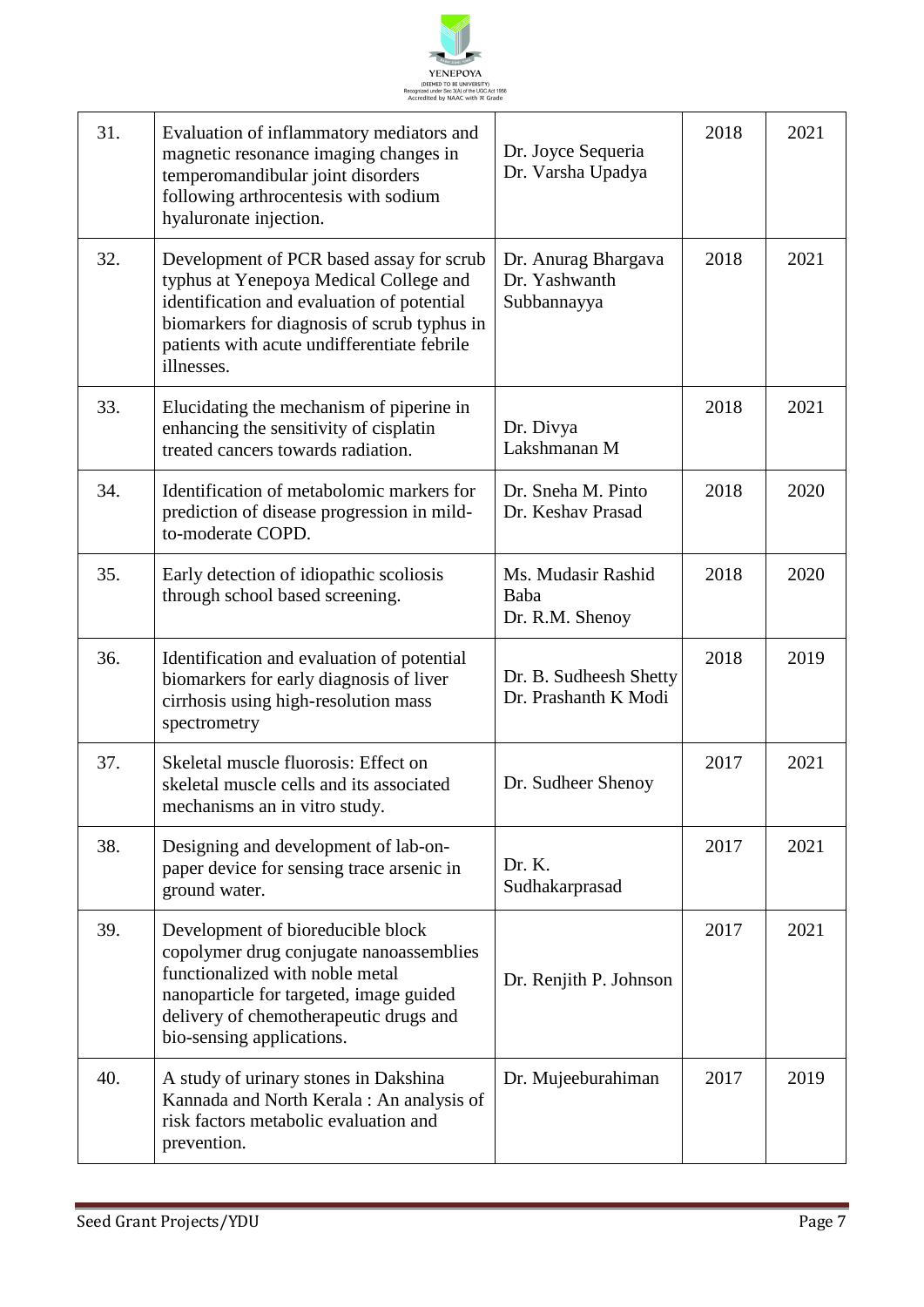

| 41. | A Comparative study of level of HbA1c in<br>normal and diabetic patients of rural<br>population of South India- a pilot study.                                                         | Dr. R.N. Sujeer<br>Dr. Mukhtarahmed B.                                 | 2017 | 2018 |
|-----|----------------------------------------------------------------------------------------------------------------------------------------------------------------------------------------|------------------------------------------------------------------------|------|------|
| 42. | Determining the cause of death amongst<br>persons treated for multidrug resistant<br>tuberculosis, Karnataka, India                                                                    | Dr. Poonam R Naik                                                      | 2017 | 2018 |
| 43. | Molecular mechanism of p53 mutations in<br>cancer stem cells isolated from triple<br>negative breast cancer cell lines.                                                                | Dr. Suparna Laha                                                       | 2016 | 2021 |
| 44. | Integrated metagenomics analysis of urine<br>and their association with the urolithiasis.                                                                                              | Dr. Rekha P.D.                                                         | 2016 | 2020 |
| 45. | Evaluation for the presence of CD34+/45-<br>adult stem cells from all three germ layers,<br>ectoderm and use of such CD34+/45- in<br>ameliorating muscular dystrophy in mouse<br>model | Dr. Bipasha Bose                                                       | 2016 | 2020 |
| 46. | A study on typing and detection of<br>oncoproteins of human papilloma virus<br>among sexually active women attending<br>tertiary care hospital.                                        | Dr. Vidya Pai                                                          | 2016 | 2019 |
| 47. | Role of inflammatory cytokines and p53 -<br>fibronolytic systems in smokers with or<br>without COPD                                                                                    | Dr. Yashodhar<br>Bhandary<br>Dr. Deepu Chengappa<br>Dr. Ashwini Shetty | 2016 | 2019 |
| 48. | Isolation, purification and characterization<br>of mesenchymal stem cells from fracture<br>hematoma.                                                                                   | Dr. RM. Shenoy<br>Dr. Sudheer Shenoy                                   | 2016 | 2019 |
| 49. | A prospective study of detection of<br>fluoroquinolone drug resistance in clinical<br>isolates of Klebsiella species from patients<br>attending tertiary care hospital.                | Dr. Sateesh K.<br>Malkappa                                             | 2016 | 2018 |
| 50. | Genetic investigation of non syndromic<br>cleft lip and palate (NSCLP) in the Indian<br>population                                                                                     | Dr. Riaz Abdulla                                                       | 2016 | 2018 |
| 51. | Oxidative damage to limbal stem cells of<br>eye in response to bright and ultraviolet<br>light and its associated mechanisms.                                                          | Dr. Lt.Col (Retd)<br>Cynthia Arunachalam<br>Dr. Bipasha Bose           | 2016 | 2018 |
| 52. | Dynamics of birth and death of N-<br>glycosylation sites in viral proteins                                                                                                             | Dr. Shyama Prasad<br>Rao                                               | 2016 | 2018 |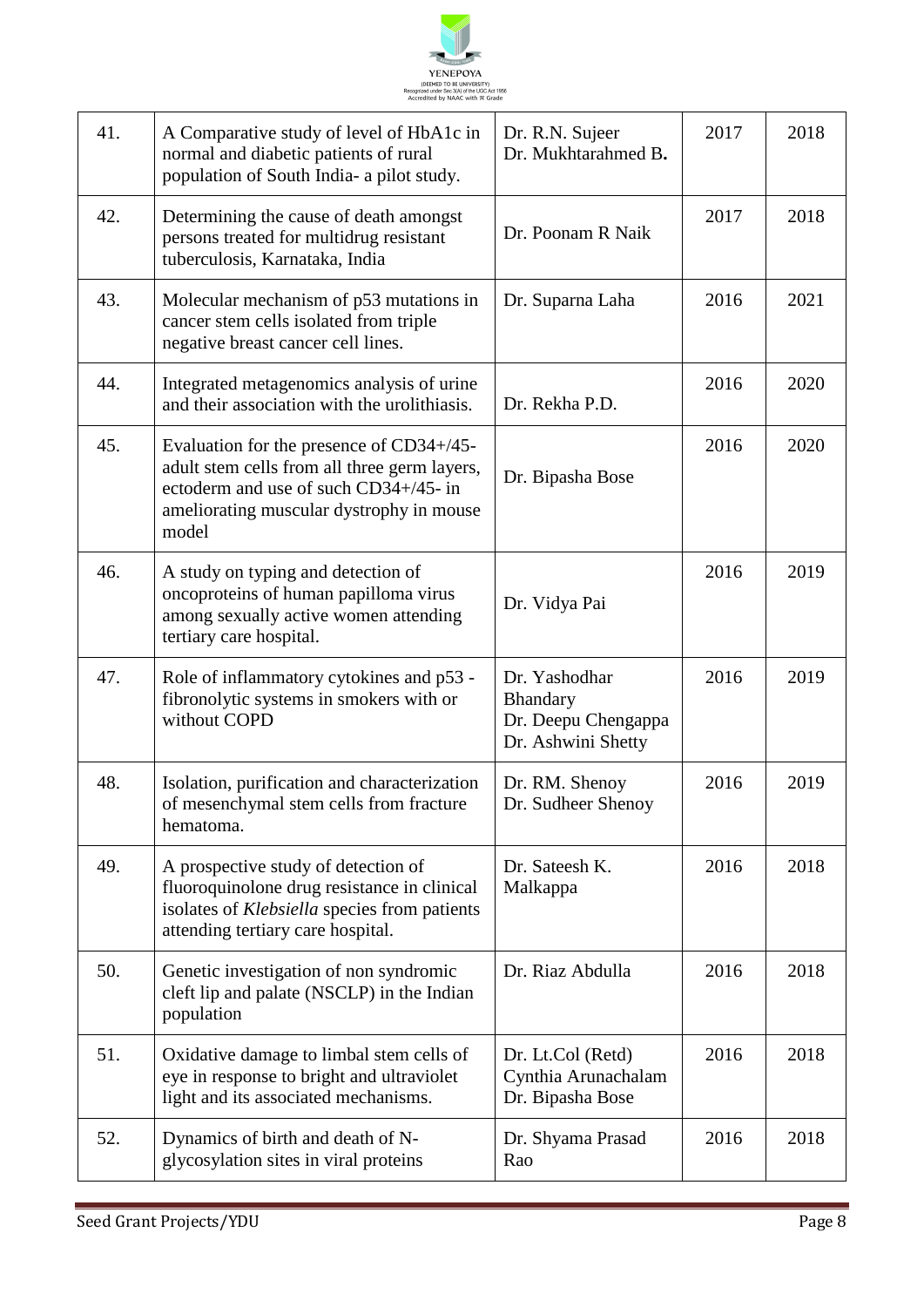

| 53. | Triglyceride levels in the blood as a risk<br>factor for hypertension in the general<br>population of Ullal town municipal council<br>in D.K district.                                                                       | Dr. R.N. Sujeer<br>Dr. Mukhtarahmed B. | 2016 | 2018 |
|-----|------------------------------------------------------------------------------------------------------------------------------------------------------------------------------------------------------------------------------|----------------------------------------|------|------|
| 54. | Novel functionalized scaffolds for<br>enhancing the regenerative potential of<br>dental pulp stem cells for tissue                                                                                                           | Dr. Sudheer Shenoy                     | 2015 | 2018 |
| 55. | Qualitative study to explore infant feeding<br>practices in a rural and urban field practice<br>area of a medical college of Dakshina<br>Kannada district, Karnataka                                                         | Dr. Abhay S. Nirgude                   | 2015 | 2018 |
| 56. | Evaluation of the effectiveness of BMP<br>signalling pathway inhibition on the<br>growth of melanoma                                                                                                                         | Dr. Vinitha R Pai                      | 2015 | 2017 |
| 57. | Explorative study on the personal<br>experience of workplace harassment<br>among employees of selected institutions<br>in Mangaluru                                                                                          | Dr. Asha P Shetty                      | 2015 | 2017 |
| 58. | Molecular targeted therapy for triple<br>negative breast cancer: efforts to overcome<br>drug resistance                                                                                                                      | Dr. CV Raghuveer                       | 2015 | 2017 |
| 59. | Age determination from epiphyseal union<br>at knee joint- A radiological study                                                                                                                                               | Dr. Vina Vasvani                       | 2014 | 2017 |
| 60. | Studies on three dimensional finite element<br>method as a tool to improve efficacy of<br>lingual orthodontic techniques                                                                                                     | Dr. Rohan<br>Mascarenhas               | 2014 | 2017 |
| 61. | Assessment of risk for type 2 Diabetes<br>Mellitus among under graduate students<br>using Indian Diabetic Risk Score (IDRS)<br>and its correlation to Fasting Plasma<br>Glucose, Fasting Lipid Profile and Blood<br>pressure | Dr. Poonam R. Naik                     | 2014 | 2017 |
| 62. | A study to assess the effectiveness of video<br>assisted pre procedural preparation on the<br>psycho physiological parameters of<br>children undergoing invasive procedure                                                   | Mrs. Priya Reshma<br>Aranha            | 2014 | 2017 |
| 63. | A comparative evaluation of ischemia<br>modified albumin and other oxidative<br>damage markers in assessing vascular<br>complications in type 2 Diabetes Mellitus                                                            | Dr. Jyothi MP Dsouza                   | 2014 | 2015 |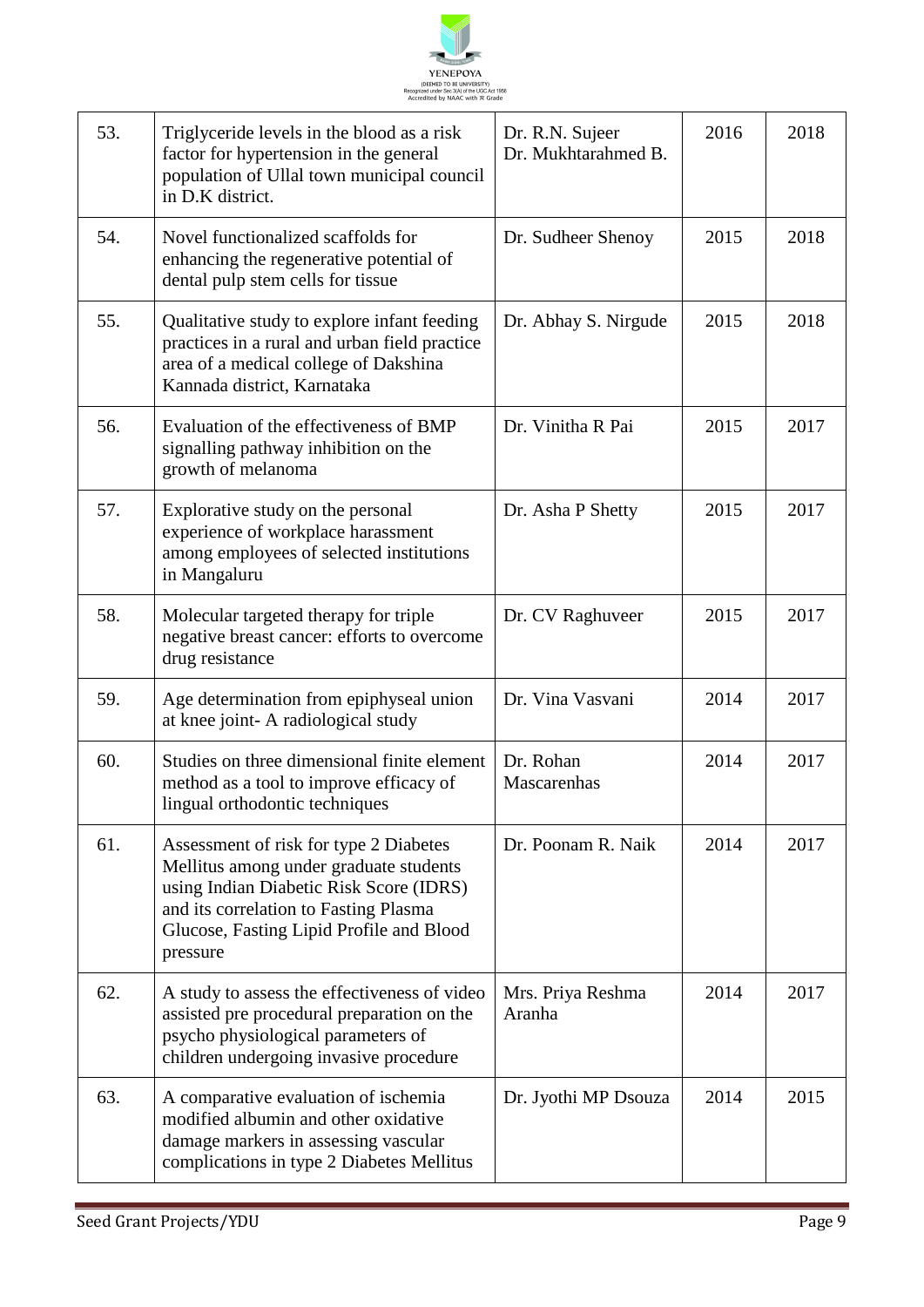

| 64. | Evaluation of serum biochemical markers<br>of psoriasis as a metabolic syndrome                                                                                                                    | Dr. Manjunath<br>Shenoy,           | 2013 | 2016 |
|-----|----------------------------------------------------------------------------------------------------------------------------------------------------------------------------------------------------|------------------------------------|------|------|
| 65. | Surveillance of antibiotic resistance and<br>genetic determinants in bacteria isolated<br>from orofacial abscesses                                                                                 | Dr. Sripathi Rao                   | 2013 | 2016 |
| 66. | A prospective study on virulence and drug<br>resistance in Candida in a tertiary care<br>hospital with a special reference to<br>Candida albicans                                                  | Mrs. Faseela T.S.                  | 2013 | 2015 |
| 67. | Efficacy of probiotics in preventing<br>extrinsic stains produced by chromogenic<br>bacteria                                                                                                       | Dr. Sruthy Prathap                 | 2013 | 2015 |
| 68. | A prospective study on virulence and drug<br>resistance in Candida in tertiary care<br>hospital with a special reference to Candida<br>albicans                                                    | Dr. Radha Y Aras                   | 2013 | 2015 |
| 69. | Comparison of stress distribution in the<br>normal teeth and endodontically treated<br>primary teeth with and without stainless<br>steel crown using finite element analysis                       | Dr. Sandeep Hegde K                | 2013 | 2015 |
| 70. | Evaluation of serum biochemical markers<br>of psoriasis as a metabolic syndrome                                                                                                                    | Dr. Manjunath Shenoy               | 2013 | 2014 |
| 71. | Maxillofacial orthopaedic appliance (MAX<br>GYM) - A clinical evaluation                                                                                                                           | Dr. Akhter Husain                  | 2012 | 2015 |
| 72. | Phenotypic and genotypic characterization<br>of virulence factors and antibiotic<br>resistance in extra intestinal pathogenic<br>E.coli (EXPEC).                                                   | Dr. Rouchelle Tellis               | 2012 | 2015 |
| 73. | Long term evaluation of remineralization<br>of human enamel with bioactive glass and<br>CPP-ACP using laser fluorescence and<br>scanning electron microscope analysis for<br>early caries defence. | Dr. Ajay Rao                       | 2012 | 2015 |
| 74. | Blood group determination using DNA<br>extracted from exfoliated primary teeth at<br>various time durations and temperatures- a<br>PCR study.                                                      | Dr. Reshma Pai<br>Dr. Sham S. Bhat | 2012 | 2014 |
| 75. | Study of water quality from dental unit<br>water lines in dental practices from<br>selected dental clinics in the Mangalore<br>region (India)                                                      | Dr. Sham S Bhat                    | 2012 | 2014 |